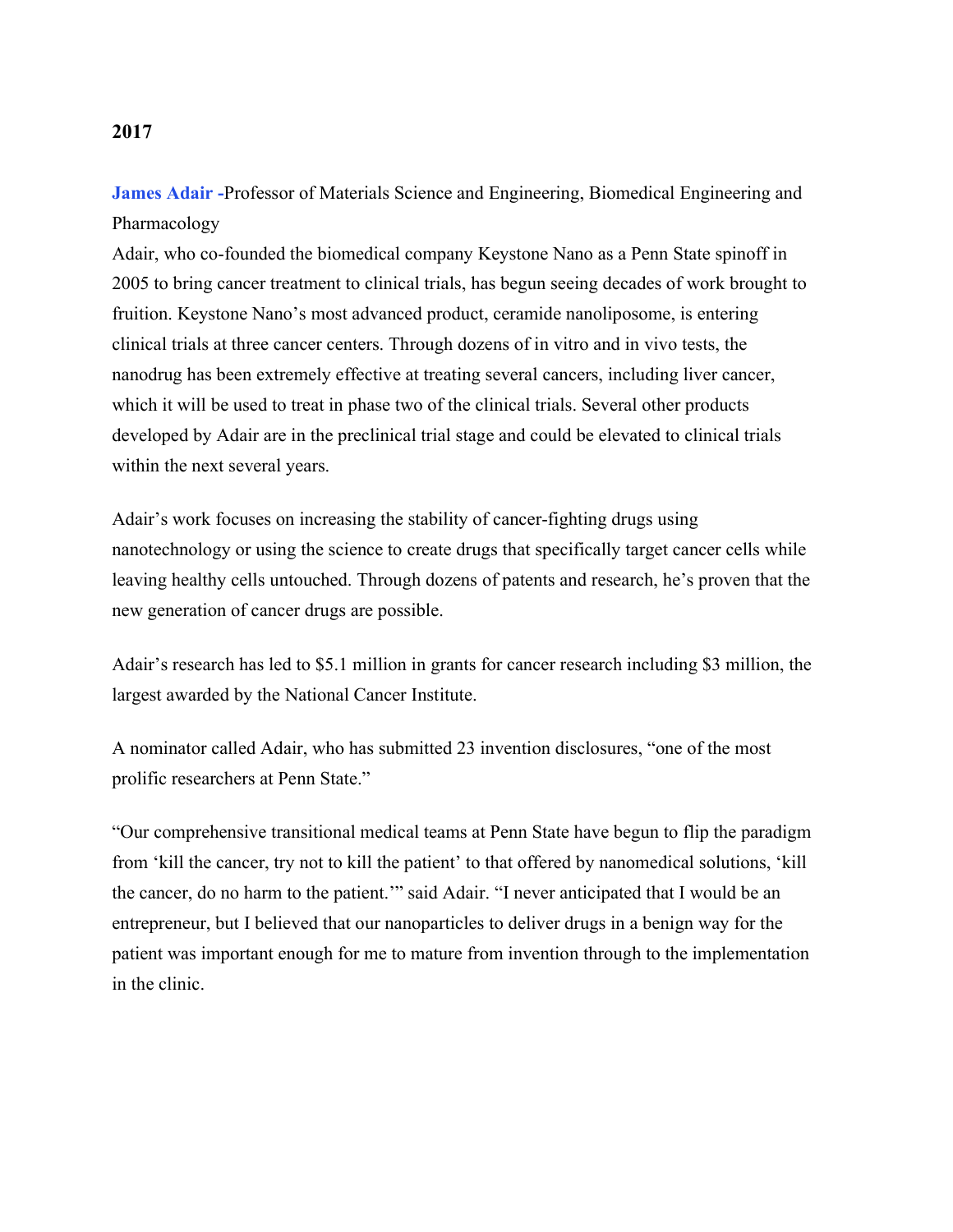Adri van Duin - Professor of Mechanical and Nuclear Engineering, Chemical Engineering, Engineering Science and Mechanics

Van Duin is nominated for his "pioneering contributions to atomistic-scale simulations of chemical reactions using reactive force fields," said a nominator.

Van Duin has worked in simulations of reactive force fields, embodied in a code known as ReaxFF, which Duin developed. The tool used to model the dynamic process of materials while undergoing a reaction has been applied many areas worldwide including improving energy storage, aircraft materials and compression flows related to combustion.

"ReaxFF is a multidisciplinary tool that will continue to make important contributions in science and technology for decades to come," said a nominator, adding that the adoption of van Duin's model has expanded significantly within the past five years.

Van Duin has published more than 300 peer-reviewed journal articles that have been cited more than 12,800 times, according to Google Scholar.

As director of Penn State's Materials Computation Center, Duin connects modelers with complementary skills together, said a nominator, adding that his work on a major research instrumentation grant led to securing a \$1 million hybrid GPU-CPU computing cluster.

"Duin's development of ReaxFF and his leadership in our computational materials community has galvanized numerous research groups and positioned Penn State as a leading institution in that area," said a nominator. "Duin continues to push the tools he has developed to new areas, including a new ability to explicitly represent electron dynamics, and I'm excited to see what new material developments arise from his work."

## Frederico Rodriguez Hertz- Professor of Mathematics

Hertz has made fundamental contributions to the mathematical theory of dynamical systems — including solving longstanding problems known since the 1920s — and its applications to various other branches of mathematics, exhibiting "exceptional intuition and great ingenuity," according to a nominator and colleague. Hertz works in two active and interconnected areas of research: dynamics of partially hyperbolic systems and rigidity of higher rank abelian actions.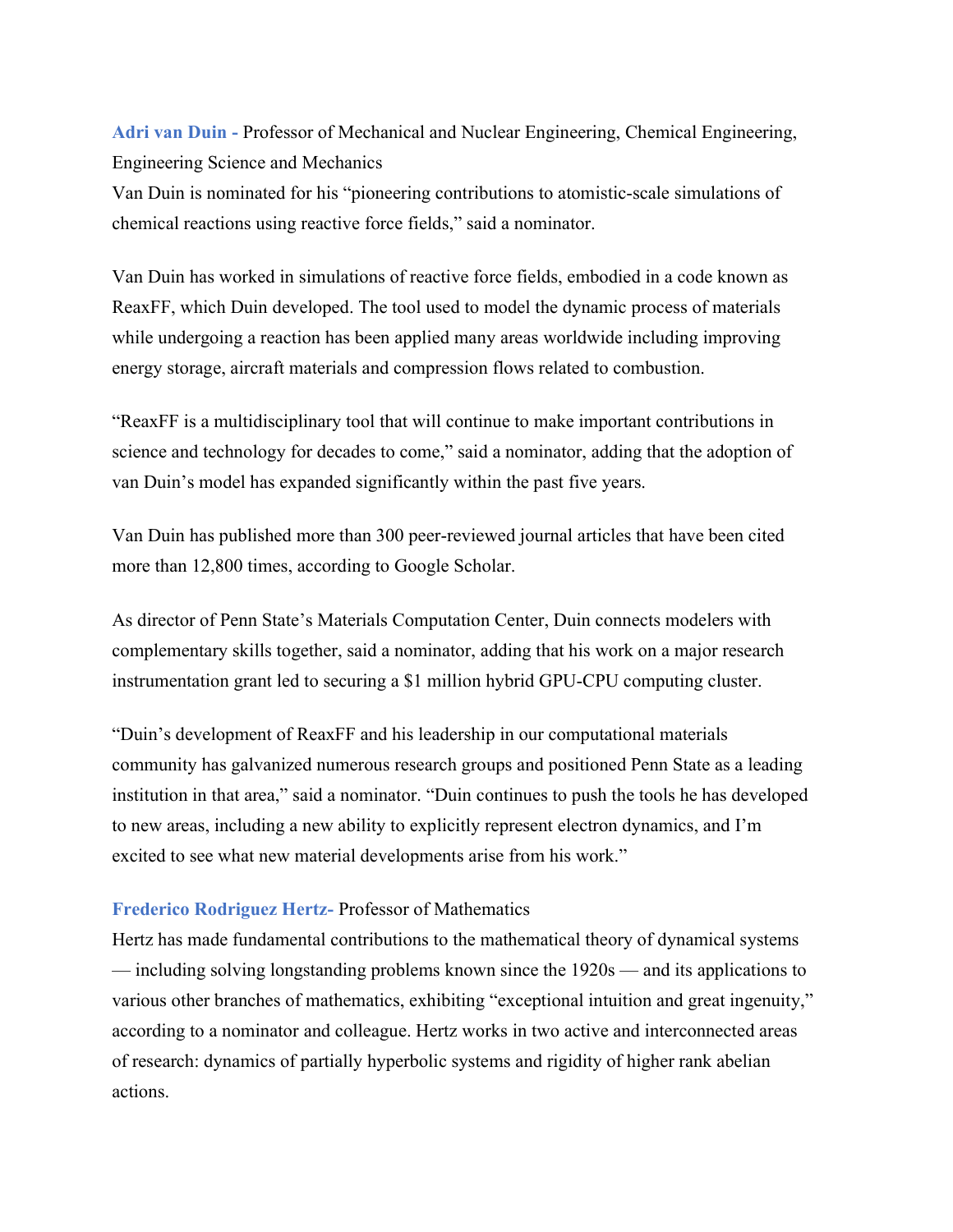Another direction of Hertz' research is the rigidity theory, which is an emerging area of dynamics with many applications to algebra and number theory. In this area, Hertz has established himself as a leading expert with many groundbreaking contributions, said a nominator.

"Hertz is one of the best mathematicians of his generation, said a nominator. "He is extremely productive and works on fundamental questions, which already have and will continue to have a strong impact on current and future mathematical research in dynamical systems and beyond."

Another nominator said "his originality as well as a deep understanding of diverse mathematical areas such as geometry, topology, analysis and probability theory allow him to successfully attack problems, which were considered hopeless for a long time."

## Christine Keating - Professor of Chemistry

Through her research, Keating has shown how the fundamental molecules of life (proteins, nucleic acids, membranes, etc.) can spontaneously organize into enclosures with many of the properties of living cells. To build on this discovery, Keating shows how these cell mimics can undergo the equivalent of cell division. Keatings cell mimic work was also used to show that subcellular compartmentalization increases catalysis by an RNA enzyme and that phosphorylation of peptides bound to RNA can regulate the formation of non-membrane bound compartments within cells.

These discoveries increase our understanding of how a cell is organized and how processes critical for life depend on subcellular compartmentalization.

"This research on nonliving cell mimics provides new insight into the physical principles that determine the biological functions of living cells, and into one of the most outstanding questions of all science, which is how life began," said a nominator and colleague.

Fundamental insights from Keating's research on artificial cells are defining the possible ways in which the earliest cells (so-called "protocells") could have emerged to replicate genetic materials and the cells themselves. These breakthroughs have led her to attain funding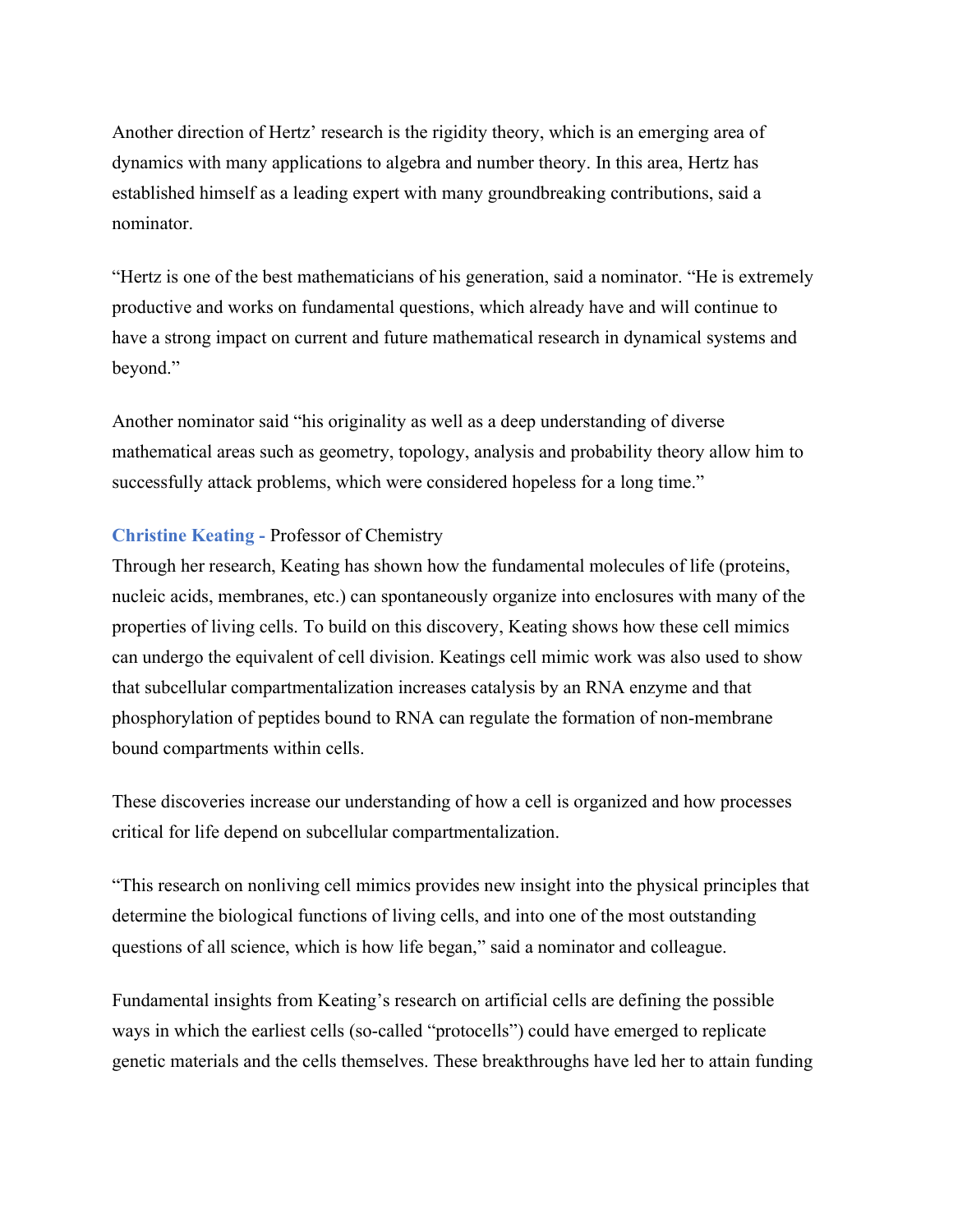from NASA and her research group is building on protocell development and maintenance of biological functions.

Nominators describe Keating as "a stellar chemist with unparalleled expertise" who is blazing new trails with "new and exciting dimensions of chemistry."

## Sophie De Schaepdrijver- Professor of History

De Schaepdrijver has "almost single-handedly created an original field of scholarly inquiry within the broader domain of First World War studies and she has done so in ways that have made her scholarship accessible to experts in the field, and, as importantly, to the general public," said a nominator.

Through a massive volume of works published within the past three years, De Schaepdrijver has told the story of Germany's occupation of Belgium and how the occupation shaped postwar Europe for decades to come.

"De Schaepdrijver has been instrumental in demonstrating that we cannot fully understand the nature and scope of the Great War unless we understand the experience of life under occupation," said a nominator. "Her work turns the focus away from trench warfare, about which so many volumes have been published, to the warfare of occupation, where much less has been written, especially in regard to Belgium."

De Schaepdrijver has dedicated time to telling the story of Gabrielle Petit, an agent of the British executed by the Germans, which a reviewer called "a meticulous and creative social history that uncovers class, family discord, neighborly solidarity and the strength and vulnerabilities of the late Victorian gendered order."

At age 23, Petit became a British spy, living an extraordinary life during the occupation. Through scattered resources, De Schaepdrijver pieced together Petit's path to espionage, resistance and ultimate capture and execution in 1916.

Approaching the war from the Belgian perspective allowed De Schaepdrijver to expand on the more widely known British and French narratives and chronicle the atrocities that Belgium experienced as the longest occupied nation during the war.